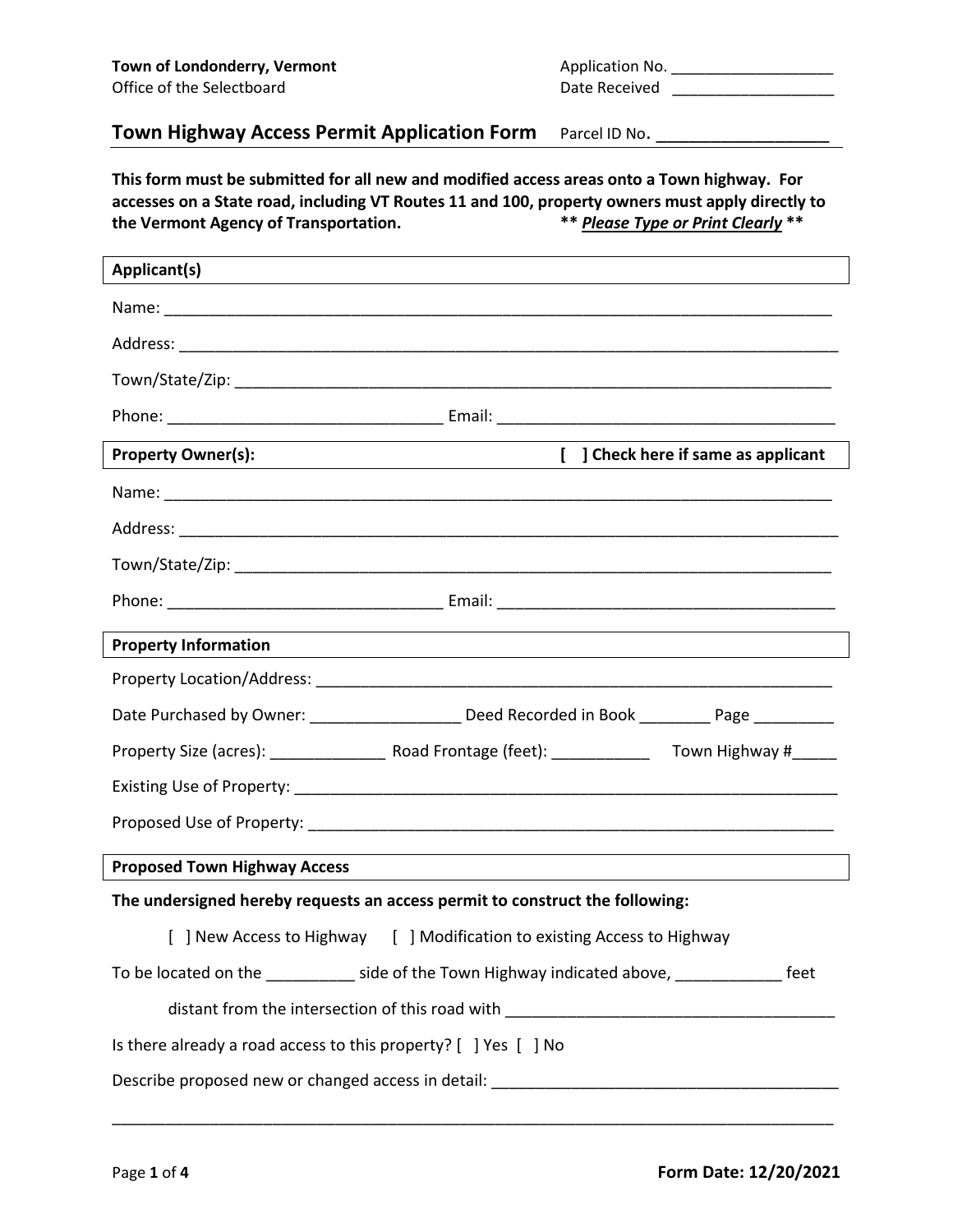| Application No. |  |
|-----------------|--|
| Date Received   |  |

### **Town Highway Access Permit Application Form** Parcel ID No.

**Sketch of proposed access location** – Complete, legible & to scale, and showing north arrow

NOTE: Location must be staked out or flagged by applicant at the time of application.

| -<br>×<br>×<br>v<br>۰.<br>v<br>× |
|----------------------------------|
|----------------------------------|

Applications are not considered to be complete until all applicable fees have been received as follows:

| Modification of existing access | \$50.00 |
|---------------------------------|---------|
| New access                      | \$75.00 |

Payment must be made by check, payable to: *Town of Londonderry, Vermont*

Applicants may be required to pay reasonable and customary costs for assistance provided by experts (engineers, planning consultants, etc.) requested by the Selectboard as part of the review process.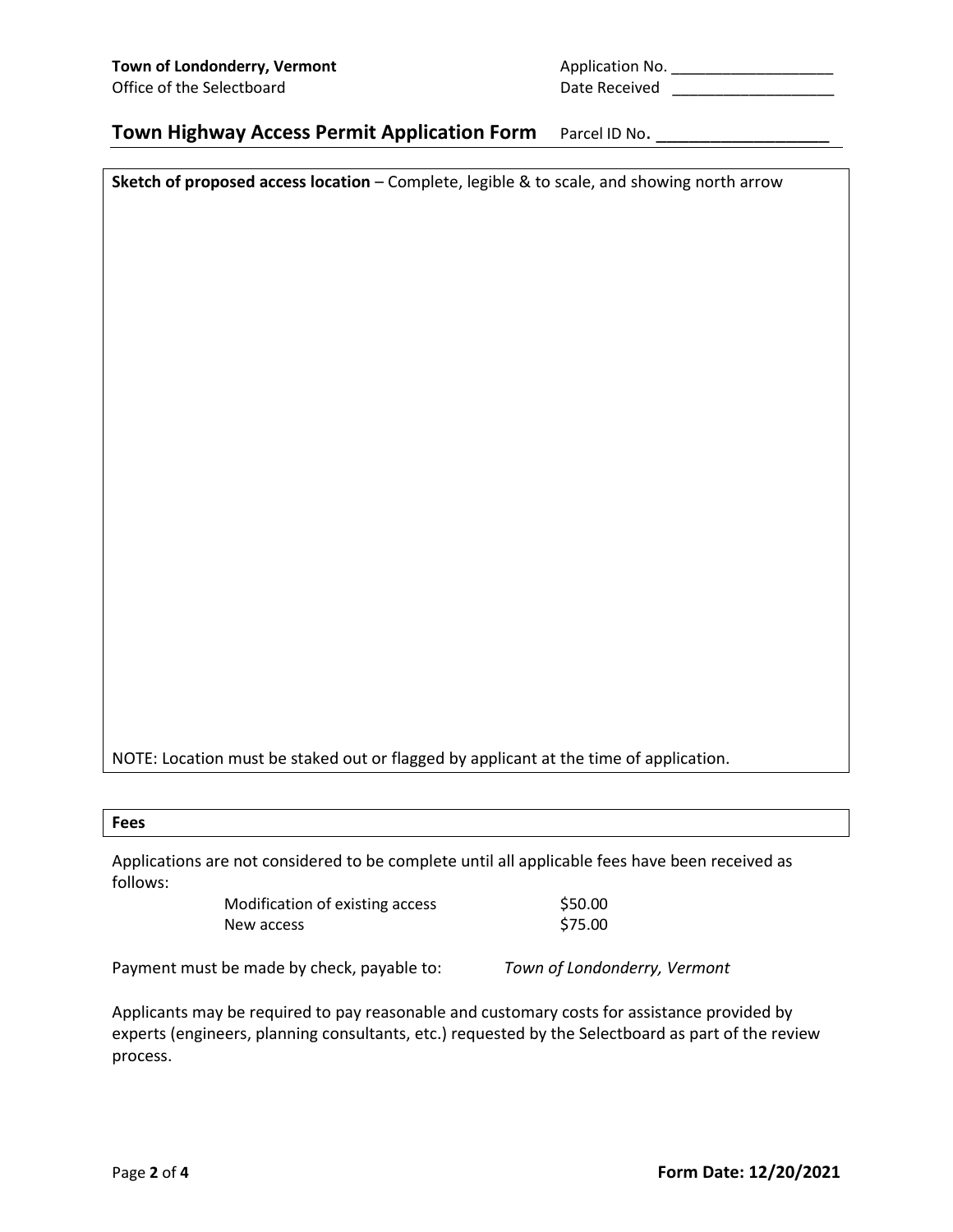| Application No. |  |
|-----------------|--|
| Date Received   |  |

### **Town Highway Access Permit Application Form** Parcel ID No.

#### **Certification**

By signing below both the owner and applicant hereby affirm that the information presented in this application, and all supporting forms, plans and documents are true, accurate and complete, and agree that, if any such information is found by the Town to be false or misleading, any permit or other approval granted on the basis of such information shall be deemed null and void.

The property owner and their successors agree to maintain any approved Town Highway access compliant with issuance and adhere to the directions, restrictions, and conditions forming part of any permit issued in response to this application.

Permission is hereby granted by the property owner for Town representatives to inspect the property at mutually acceptable times to verify information provided in this application.

**Applicant Signature: \_\_\_\_\_\_\_\_\_\_\_\_\_\_\_\_\_\_\_\_\_\_\_\_\_\_\_\_\_\_\_\_\_\_\_\_\_\_ Date: \_\_\_\_\_\_\_\_\_\_\_\_\_\_\_\_\_\_\_\_**

**Property Owner Signature: \_\_\_\_\_\_\_\_\_\_\_\_\_\_\_\_\_\_\_\_\_\_\_\_\_\_\_\_\_\_\_\_\_ Date: \_\_\_\_\_\_\_\_\_\_\_\_\_\_\_\_\_\_\_\_**

[ ] Check here if owner is submitting a Letter of Authorization in lieu of signing above

| For Road Foreman/Road Commissioner Use Only                                                                                                                                               |  |
|-------------------------------------------------------------------------------------------------------------------------------------------------------------------------------------------|--|
| Culvert Required: [ ] Yes [ ] No Culvert Diameter: __________ Culvert Length: __________                                                                                                  |  |
| Culvert distance from center of Town road: ________<br>Amount of culvert cover: _________                                                                                                 |  |
| Flush culvert headers required: [ ] Yes [ ] No<br>Ditch work for proper drainage [ ] Yes [ ] No<br>Ditching distance: N S E W side of drive: __________ N S E W side pf drive: __________ |  |
| Access approach width: __________________<br>Reverse pitch from road ( $\frac{1}{2}$ "/foot min.) [ ] Yes [ ] No Distance from travel lane:                                               |  |
| Cut for line of sight [ ] Yes [ ] No                                                                                                                                                      |  |
|                                                                                                                                                                                           |  |
|                                                                                                                                                                                           |  |